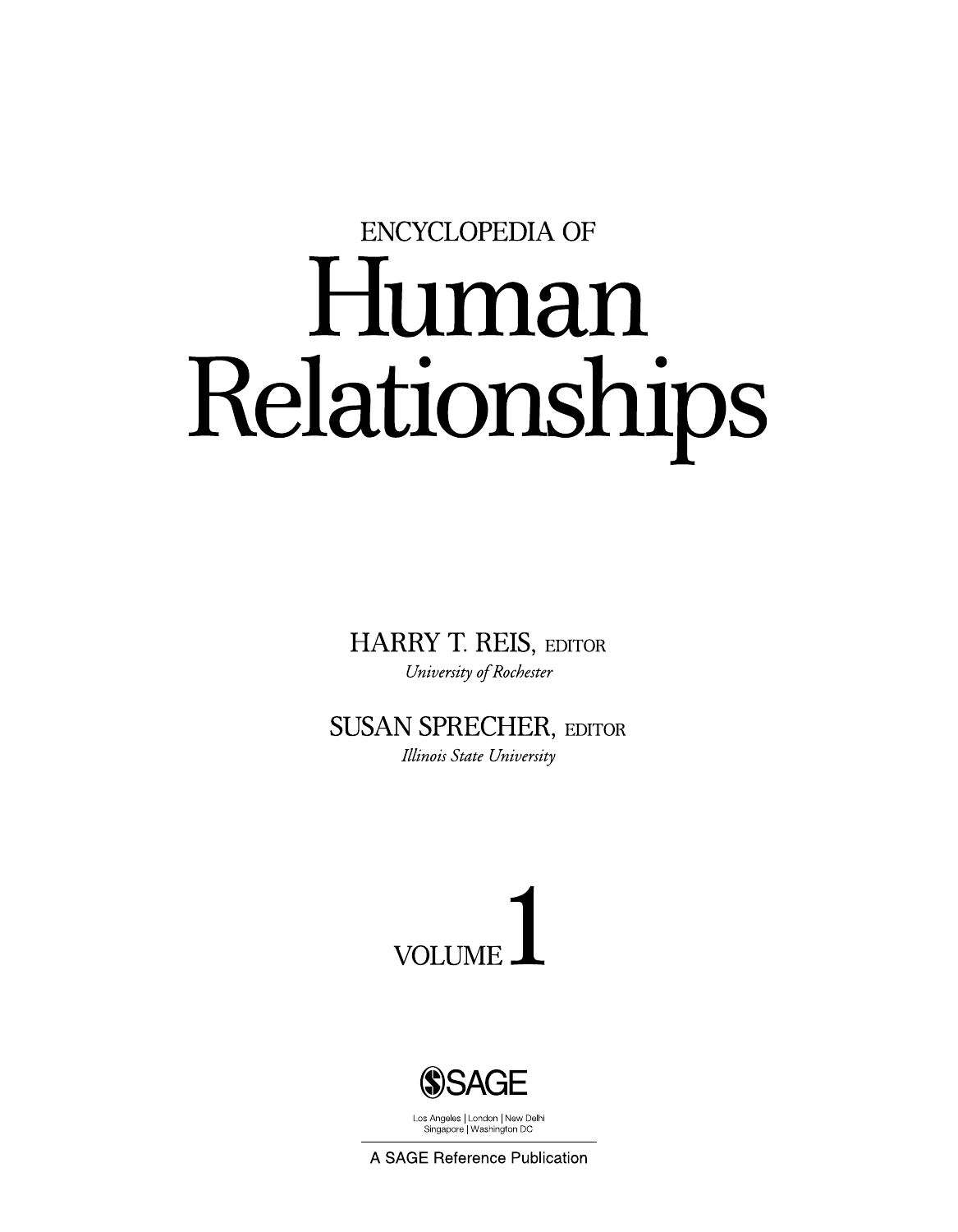Copyright © 2009 by SAGE Publications, Inc.

All rights reserved. No part of this book may be reproduced or utilized in any form or by any means, electronic or mechanical, including photocopying, recording, or by any information storage and retrieval system, without permission in writing from the publisher.

*For information:*



SAGE Publications, Inc. 2455 Teller Road Thousand Oaks, California 91320 E-Mail: order@sagepub.com

SAGE Publications Ltd. 1 Oliver's Yard 55 City Road London EC1Y 1SP United Kingdom

SAGE Publications India Pvt. Ltd. B 1/I 1 Mohan Cooperative Industrial Area Mathura Road, New Delhi 110 044 India

SAGE Publications Asia-Pacific Pte. Ltd. 33 Pekin Street #02-01 Far East Square Singapore 048763

Printed in the United States of America.

*Library of Congress Cataloging-in-Publication Data*

Encyclopedia of human relationships / editors, Harry T. Reis, Susan Sprecher. p. cm.—(A sage reference publication) Includes bibliographical references and index. ISBN 978-1-4129-5846-2 (cloth) 1. Interpersonal relations—Encyclopedias. 2. Social interaction—Encyclopedias. I. Reis, Harry T. II. Sprecher, Susan, 1955-

HM1106.E53 2009 302.03—dc22 2008038165

This book is printed on acid-free paper.

09 10 11 12 13 10 9 8 7 6 5 4 3 2 1

| Rolf A. Janke                                |
|----------------------------------------------|
| Michele Thompson                             |
| Sanford Robinson                             |
| Letty Gutierrez                              |
| Laura Notton                                 |
| Kate Schroeder                               |
| Robin Gold, Heather Jefferson, Renee Willers |
| $C\&M$ Digitals (P) Ltd.                     |
| Penelope Sippel, Dennis W. Webb              |
| Julie Grayson                                |
| Gail Buschman                                |
| Amberlyn McKay                               |
|                                              |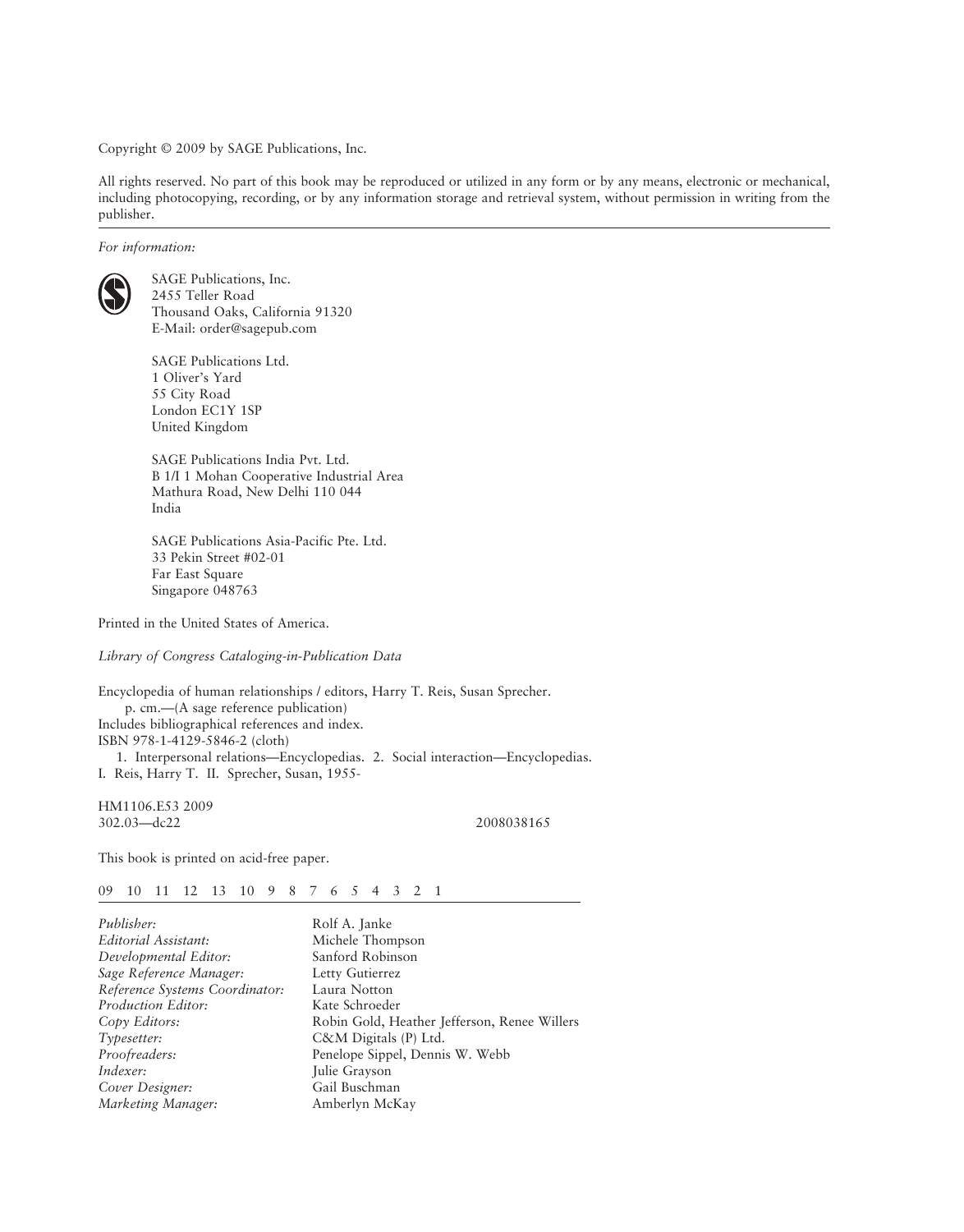Adult Attachment Theory

Phillip R. Shaver University of California, Davis, USA

Mario Mikulincer Interdisciplinary Center (IDC) Herzliya, Israel

*-----------------------------* 

Author addresses: Phillip R. Shaver, Department of Psychology, University of California, Davis, One Shields Avenue, Davis, CA 95616-8686, e-mail: [prshaver@ucdavis.edu](mailto:prshaver@ucdavis.edu). Mario Mikulincer, New School of Psychology, Interdisciplinary Center (IDC) Herzliya, Herzliya 42150, Israel, e-mail: [mario@idc.ac.il.](mailto:mario@idc.ac.il)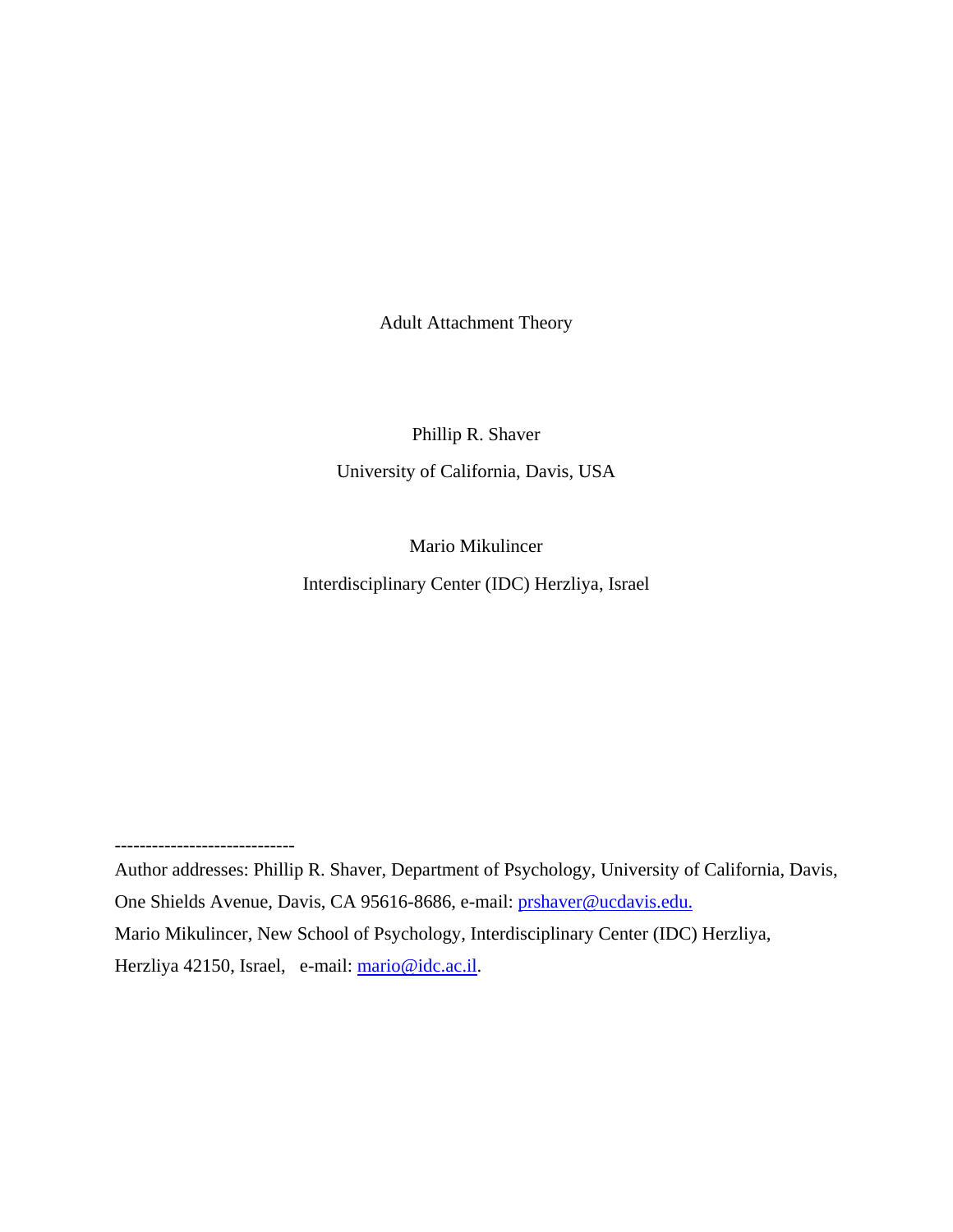Bowlby and Ainsworth's attachment theory (Ainsworth, Blehar, Waters, & Wall, 1978; Bowlby, 1969/1982), which conceptualizes emotional bonds in close social relationships, is one of the most influential psychological theories of the past half century, having generated thousands of published studies and scores of books. It has adopted and used by all kinds of psychologists, including developmentalists, clinicians, personality and social psychologists, and even psychologists who study groups and organizations. There are several reasons for the theory's success: (a) It is both deep and broad. It has roots in psychoanalysis, cognitive developmental psychology, control systems theory, and primate ethology, and has provided a new approach for social and personality psychologist who study social relationships in adulthood. (b) The theory was expounded very clearly and systematically in Bowlby's triology on attachment and loss – *Attachment* (1969/1982), *Separation* (1973), and *Loss* (1980) – one of the most thorough and coherent integrations yet achieved of clinical insights and diverse research literatures concerning the impact of close relationships on personality development and psychopathology. (c) Although Bowlby was primarily a psychoanalyst and clinical theorist rather than a researcher, his close collaboration with Ainsworth, an empirically oriented research psychologist, resulted in measures and research paradigms that have been used effectively by basic researchers as well as clinicians. Here, we briefly summarize the current version of the theory, especially as it applies to adults. A much more detailed examination, with a complete review of reserch evidence, can be found in our book (Mikulincer & Shaver, 2007).

## *The Attachment Behavioral System*

According to Bowlby (1969/1982), human infants are born with a repertoire of behaviors (*attachment behaviors*) that were selected during evolution to increase the likelihood of maintaining proximity to supportive others (whom Bowlby called *attachment figures*). Attachment behaviors include making eye contact, smiling, crying, calling, following, hugging, and clinging. Attachment figures – such as parents, grandparents, neighbors, older siblings, and daycare workers – typically protect a child from threats and dangers, provide encouragement and promote safe exploration of the environment, and help the infant learn to regulate emotions.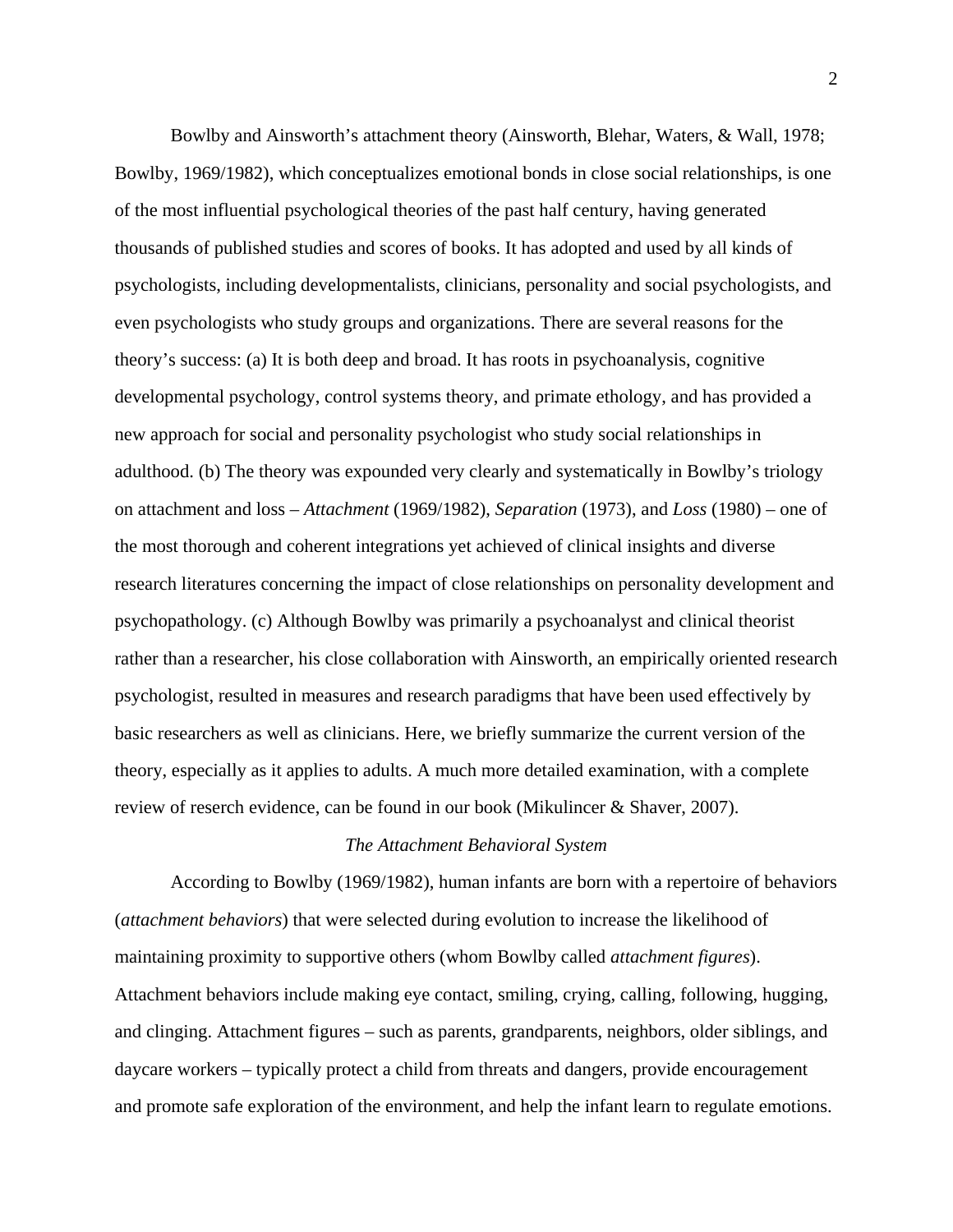Proximity-seeking behaviors are part of an adaptive behavioral system (the *attachment behavioral system*) that emerged over the course of primate evolution because it increased the likelihood of survival and reproduction in species whose offspring are born before they are able walk, explore their environment, find food and water, or protect themselves from predators and other dangers. This behavioral system governs the choice, activation, and termination of proximity-seeking behaviors aimed at attaining an attachment figure's protection in times of need. Although the attachment system is most important early in life, Bowlby (1988) claimed it is active over the entire life span and is evident in thoughts and behaviors related to proximity seeking in times of need. This claim provided the impetus for subsequent theorists and researchers to conceptualize and study adult attachment.

During infancy, primary caregivers (such as parents) are likely to occupy the role of attachment figure. During adolescence and adulthood, peer relationship partners often become attachment figures, including close friends and romantic partners. Teachers and supervisors in academic settings or therapists in clinical settings can also serve as important sources of comfort and support. Moreover, groups, institutions, and spiritual personages (e.g., God, the Buddha, the Virgin Mary) can also be recruited as attachment figures. In addition, mental representations (thoughts, memories, images, conscious and unconscious) of attachment figures can serve as internal sources of support, comfort, and protection). They can also provide models of loving behavior that help a person sustain a sense of security even in the absence of physically present attachment figures.

From an attachment perspective, a specific relationship partner is an attachment figure, and a specific relationship is an attachment relationship, only to the extent that the partner and the relationship accomplish three important functions. First, the attachment figure must be viewed as someone from whom comforting proximity can be sought in times of stress or need, which often implies that a degree of worry, distress, and protest will arise if proximity to this person is threatened by separation or reduced attentiveness. Second, the person should be viewed as an actual or potential "*safe haven*" who can provide comfort, support, protection, and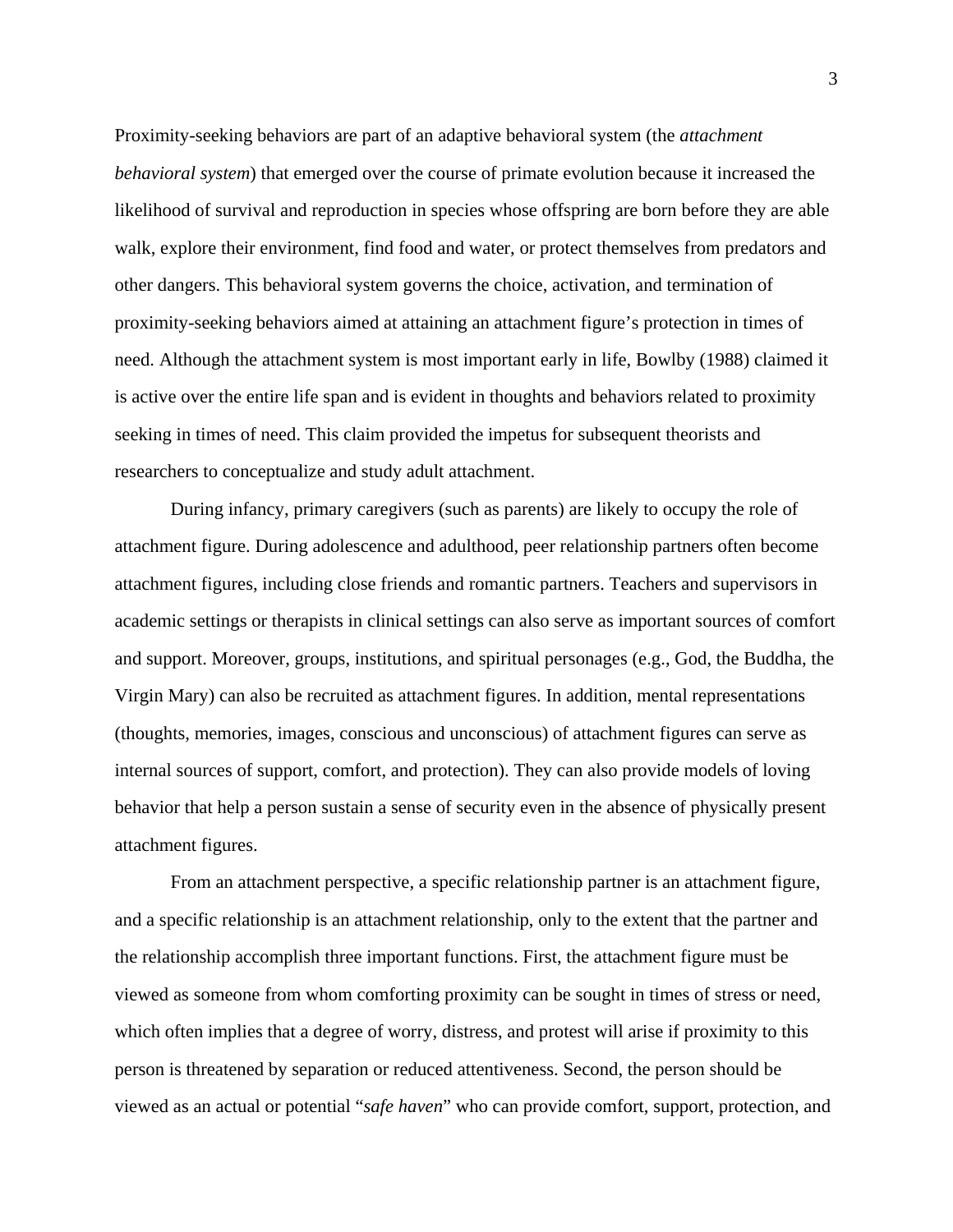security in times of need. Third, the person should be viewed as a "*secure base*," allowing a child or adult to pursue personal goals in a safe environment and sustain exploration, risk taking, and personal growth. In other words, the attachment figure should be viewed as a haven of safety when the world seems dangerous and as an encourager and support provider when the world seems safe and offers interesting challenges for the development of skills and knowledge.

According to Bowlby (1969/1982), the goal of the attachment system is to increase a person's sense of security – a sense that the world is generally safe and challenging in a good way, that one can rely on others for protection and support when needed, and that one can confidently explore the environment and engage in social (affiliative) and nonsocial (skill learning) activities without fear of injury or failure. This goal is made particularly salient by actual or symbolic threats or by appraising an attachment figure as not sufficiently available or responsive. In such cases, the attachment system is activated and the individual is motivated to reestablish actual or symbolic proximity to an attachment figure (a set of behaviors and behavioral tendencies that attachment researchers call the "primary strategy" of the attachment system; Main, 1990). These bids for proximity persist until a sense of security is restored, at which time the individual comfortably returns to other activities.

During infancy, the primary attachment strategy includes mostly nonverbal expressions of need, such as crawling toward the attachment figure, reaching out to be picked up, crying, clinging, and so on (Ainsworth et al., 1978). In adulthood, this primary strategy includes many other methods of establishing contact (e.g., talking, calling someone on the telephone, sending an e-mail or text message, driving to the person's workplace) as well as mentally conjuring up soothing, comforting, encouraging mental representations of attachment figures (Mikulincer & Shaver, 2007). Such mental representations can bolster a person's sense of security, allowing him or her to continue pursuing other goals without interrupting goal pursuit to engage in bids for proximity and protection.

Bowlby (1988) described many of the adaptive benefits of proximity seeking. Becoming and remaining physically and emotionally close to another person is necessary for forming and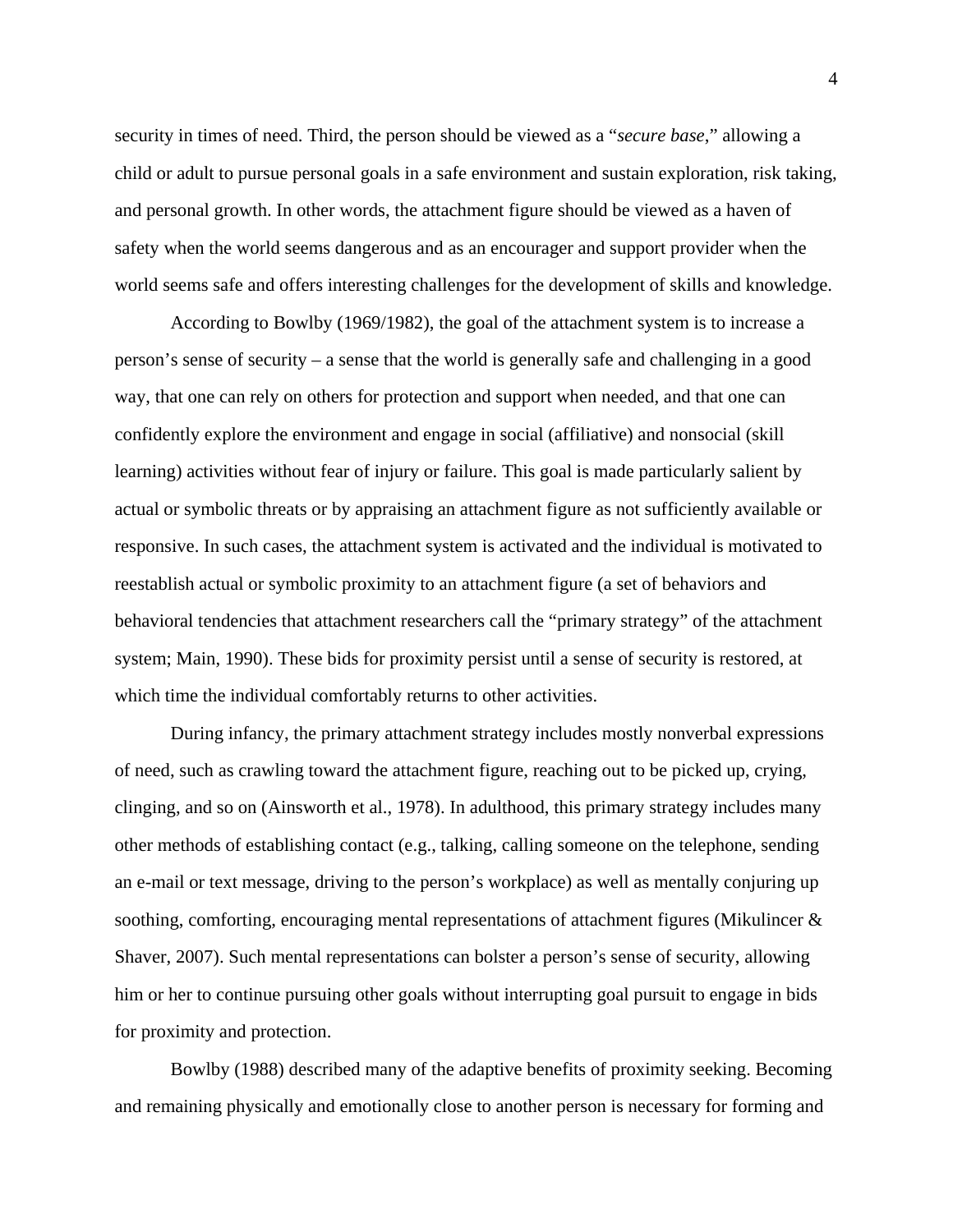maintaining successful, satisfying relationships. Moreover, seeking proximity to a loving, caring relationship partner helps a person learn to regulate and deescalate negative emotions, such as anxiety, anger, and sadness (Bowlby, 1973, 1980), which allows a person to be emotionally balanced and resilient in the face of life's inevitable stresses. Attachment security is also important as a foundation for learning about life's tasks and developing necessary and selfchosen skills of all kinds. A child or adult who feels threatened and inadequately protected or supported has a difficult time directing attention to free play, curious investigation of objects and environments, and affiliative relationships with peers. Extended over long periods, this kind of interference disrupts the development of self-efficacy, self-esteem, and trust in other people. Because of Bowlby's (1969/1982) emphasis on felt security, he rejected theoretical formulations that equated attachment with excessive dependency or childishness. In his view, secure attachment provides a foundation for personal growth and mature autonomy, states that continue to involve successful close relationships.

## *Individual Differences in Attachment Working Models*

Bowlby (1973) also discussed individual differences in the quality of attachment-system functioning. In his view, these individual differences reflect the sensitivity and responsiveness of one's past attachment figures to bids for proximity and support, and they take the form of internalized *working models* (i.e., expectations, cognitive schemas) of self and others in relationships. These ideas have been empirically supported in several longitudinal studies running from infancy to early adulthood (e.g., Grossmann, Grossmann, & Waters, 2005). Interactions with attachment figures who are available and responsive in times of need allow the attachment system to function smoothly and effectively. They promote a sense of connectedness and security, create positive expectations concerning other people's likely responsiveness and social support, and enhance perceptions of oneself as valuable, lovable, and special. When a person's attachment figures are not reliably available and supportive, however, a sense of security is not attained, working models of self and relationship partners contain many negative,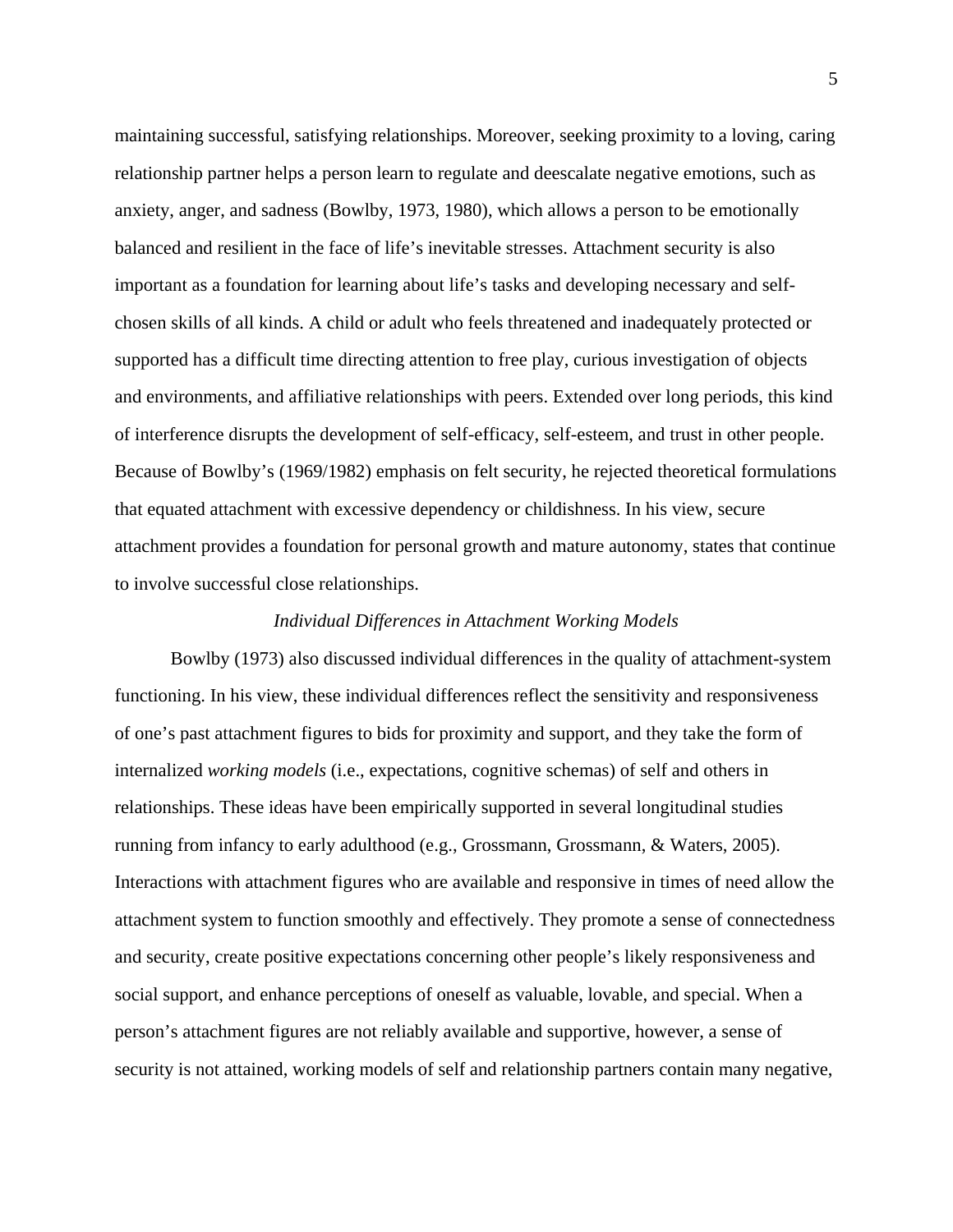distressing elements, and strategies of affect regulation other than normal proximity seeking (ones that Main, 1990, called *secondary attachment strategies*) are adopted and reinforced.

Attachment theorists emphasize two secondary strategies: hyperactivation and deactivation of the attachment system. Hyperactivation is manifested in energetic, insistent attempts to get a relationship partner, viewed as insufficiently available or responsive, to pay more attention and provide better care and support. Hyperactivating strategies include being overly vigilant and intrusive regarding a relationship partner's interest, availability, and commitment or reliability; clinging to and attempting to control the partner; energetically attempting to achieve greater physical and emotional closeness, and being too dependent on relationship partners as constant sources of protection or reassurance. Deactivation of the attachment system includes inhibition or suppression of proximity-seeking tendencies and development of a personal style that Bowlby (1980) called "compulsive self-reliance." Deactivating strategies require a person to deny or downplay attachment needs; avoid closeness, intimacy, commitment, and dependence; and maintain cognitive, emotional, and physical distance from others. They also involve active inattention to threatening events and personal vulnerabilities, as well as suppression of thoughts and memories that evoke distress, because such thoughts might cause unwanted urges to seek proximity to and rely on other people.

According to attachment theory (Bowlby, 1988), a particular history of attachment experiences and the resulting formation of a person's attachment-related working models lead to relatively stable individual differences in *attachment style* – a habitual pattern of expectations, needs, emotions, and behavior in interpersonal interactions and close relationships (Hazan & Shaver, 1987). Depending on how attachment style is measured, it includes a person's typical attachment-related thoughts, feelings, and behavior in a particular relationship (relationshipspecific style) or across relationships (global attachment style).

The concept of attachment patterns or styles was first proposed by Ainsworth (1967) to describe infants' responses to separations from and reunions with their mother in a laboratory "strange situation" designed to activate the infants' attachment systems. Based on this

6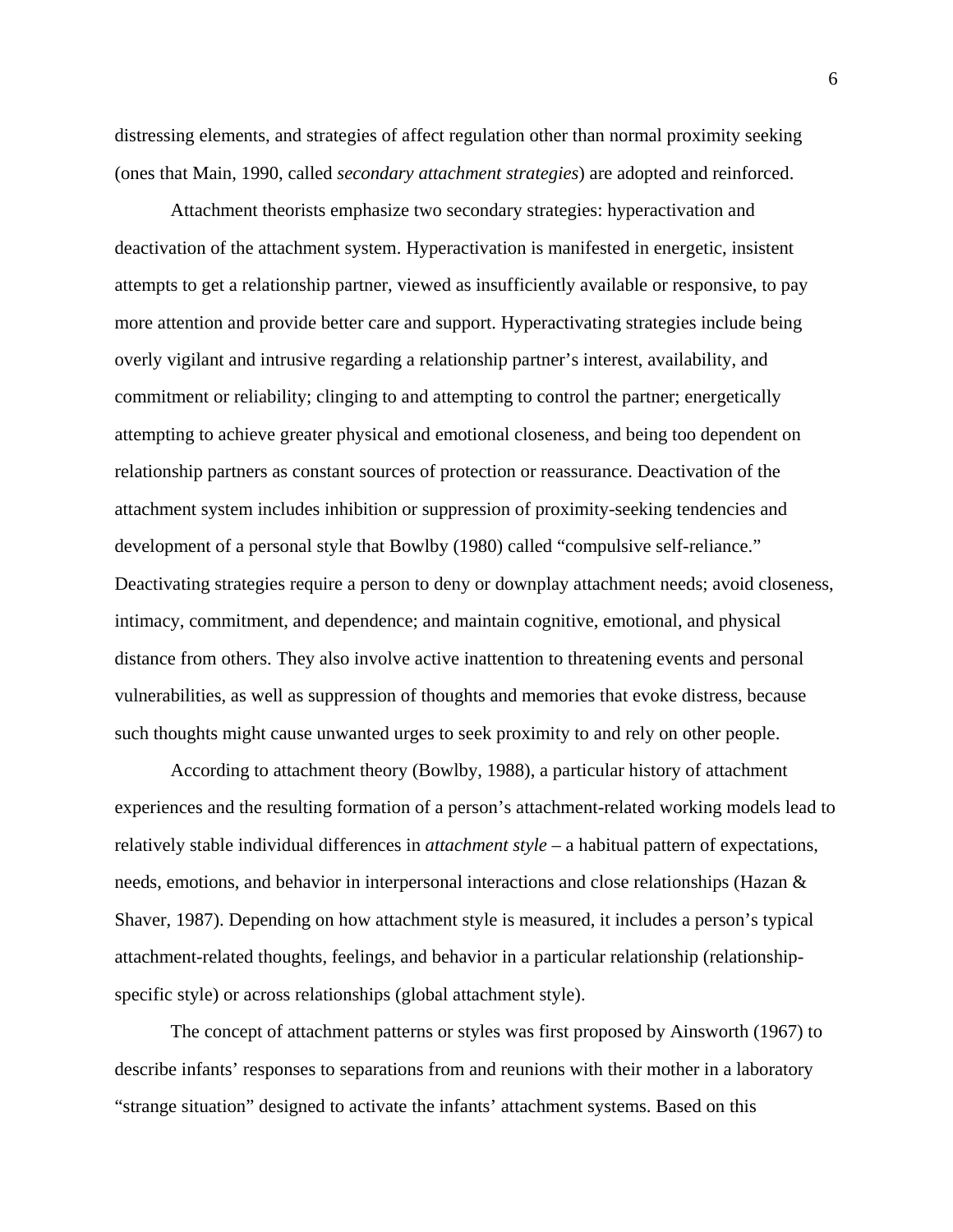procedure, infants were originally classified into one of three categories: secure, anxious, or avoidant (Ainsworth et al., 1978). In the 1980s, researchers from different psychological subdisciplines (developmental, clinical, personality, and social psychology) constructed new measures of attachment style to extend attachment research into adolescence and adulthood. Based on a developmental and clinical approach, Main and her colleagues (see Hesse, 1999, for a review) devised the Adult Attachment Interview (AAI) to study adolescents and adults' mental representations of attachment to their parents during childhood. In an independent line of research, Hazan and Shaver (1987), who wished to apply Bowlby and Ainsworth's ideas to the study of romantic relationships, developed a self-report measure of adult attachment style. In its original form, the measure consisted of three brief descriptions of constellations of feelings and behaviors in close relationships that were intended to parallel the three infant attachment patterns identified by Ainsworth et al. (1978).

Hazan and Shaver's (1987) study was followed by hundreds of others that used the simple self-report measure to examine the interpersonal and intrapersonal correlates of adult attachment style (reviewed by Mikulincer & Shaver, 2007). Over time, attachment researchers made methodological and conceptual improvements to the original self-report measure and reached the conclusion that attachment styles are best conceptualized as regions in a twodimensional space (e.g., Brennan, Clark, & Shaver, 1998). The first dimension, attachmentrelated *avoidance*, concerns discomfort with emotional closeness and depending on relationship partners, as well as a preference for interpersonal distance and self-reliance. Avoidant individuals, identified by using self-report measures, employ deactivating strategies to cope with insecurity and distress. The second dimension, attachment-related *anxiety*, includes a strong desire for closeness and safety, intense worries about partner availability and responsiveness, and about one's value to the partner, and the use of hyperactivating strategies (crying, begging, intruding, demanding) for dealing with insecurity and distress. People who score low on both dimensions are said to be secure or to have a secure attachment style.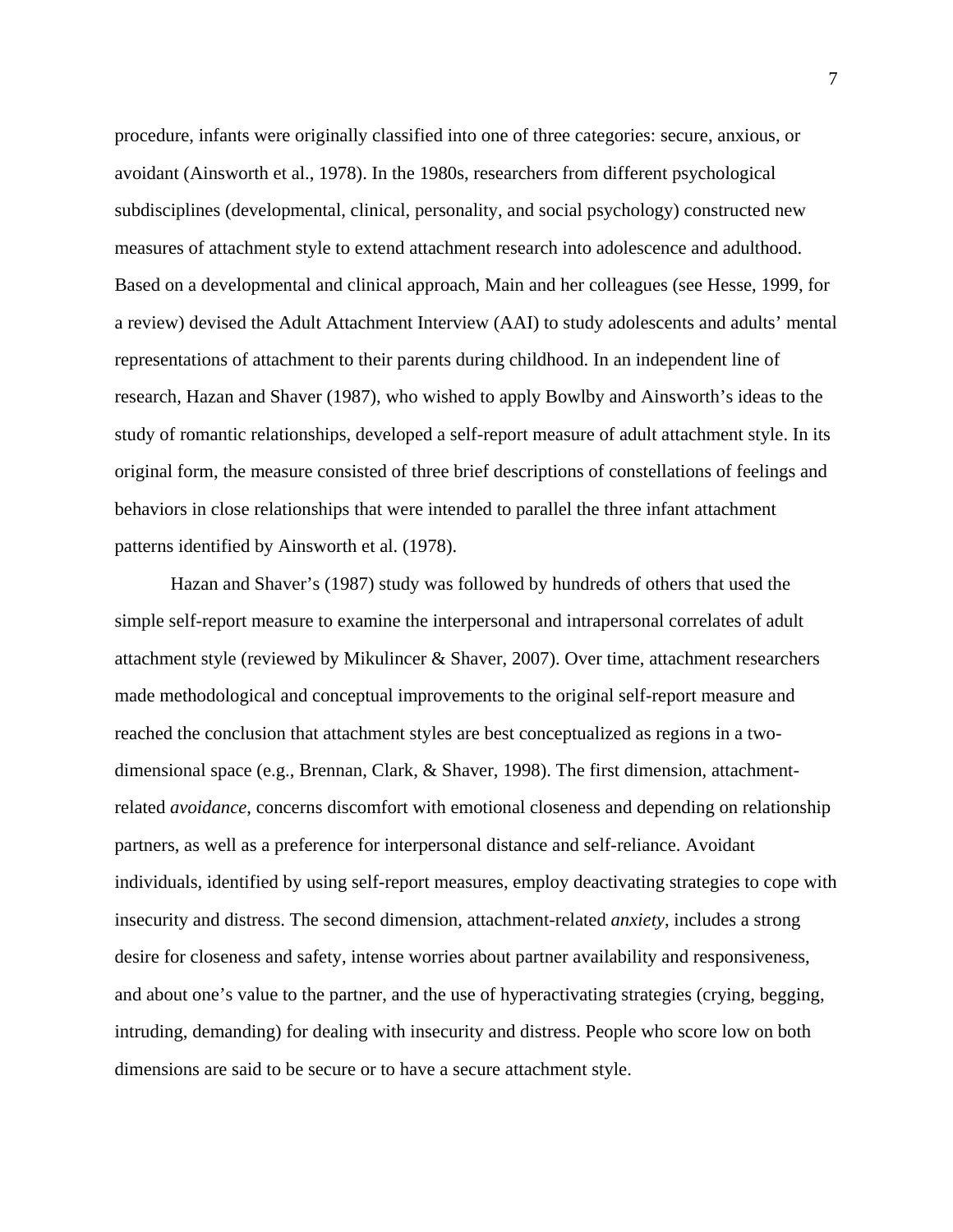Attachment styles are formed initially in early interactions with primary caregivers (as documented in a research anthology edited by Cassidy and Shaver, 1999, and in the volume edited by Grossmann et al., 2005), but Bowlby (1988) contended that notable interactions with significant others throughout life have the effect of updating a person's attachment working models. Moreover, although attachment style is often portrayed as a single, global orientation toward close relationships, there are theoretical and empirical reasons for viewing working models as parts of a memory network that includes a complex, heterogeneous array of specific and generalized attachment representations (Mikulincer & Shaver, 2007). In fact, research indicates that (a) people possess multiple attachment schemas; (b) both congruent and incongruent working models can coexist in a complex memory network; and (c) actual or imagined encounters with supportive or unsupportive interaction partners can activate particular attachment-related memories and expectations even if they are incongruent with a person's global attachment style. These various representations can be experimentally or therapeutically "primed" in order to change a person's attachment orientation in either the short run or the long run (see review by Mikulincer & Shaver, 2007).

According to attachment theory, the physical and emotional availability of an actual security provider, or access to mental representations of supportive attachment figures, increases the sense of felt security and fosters a broaden-and-build cycle of attachment security. This cycle includes a cascade of mental and behavioral processes that increase a person's resources for maintaining emotional stability in times of stress, encourage intimate and deeply interdependent bonds with others, increase personal adjustment, and expand a person's perspectives and capacities (e.g., by allowing the person to be more creative, resourceful, or thoughtful). In the long run, repeated experiences of attachment-figure availability have an enduring effect on intrapsychic organization and interpersonal behavior. At the intrapsychic level, such experiences act as a continuing resilience resource, sustaining emotional well-being and adjustment. At the interpersonal level, repeated experiences of attachment-figure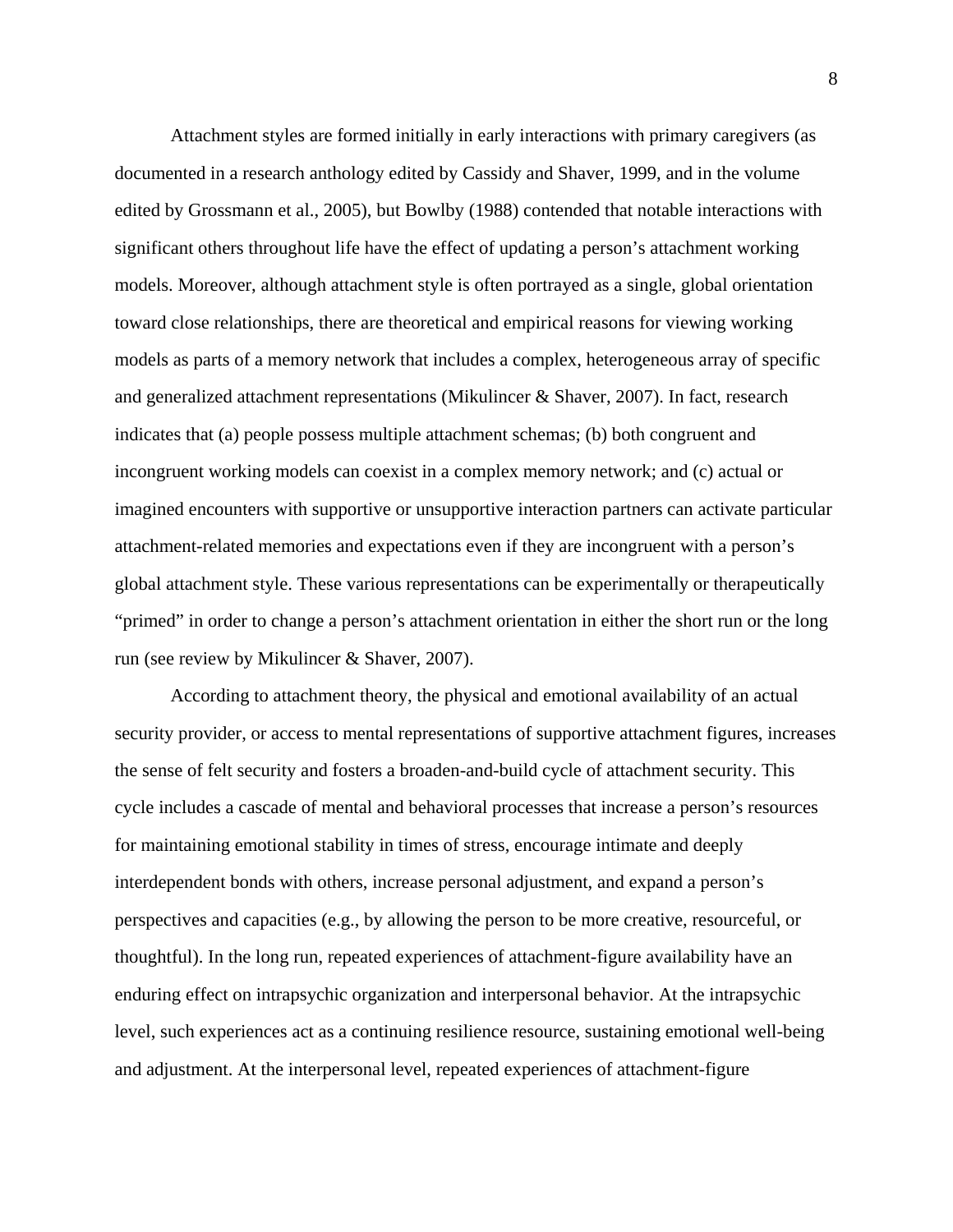availability provide a foundation for attachment security, which encourages the formation and maintenance of warm, satisfying, stable, and harmonious relationships.

Although secondary attachment strategies are initially aimed at achieving a workable relationship with a particular inconsistently available or consistently distant or unavailable attachment figure, they are often maladaptive when used in later relationships where proximity, intimacy, and interdependence would be more rewarding. Moreover, according to Bowlby (1980, 1988), these insecure attachment strategies are risk factors that reduce resilience in times of stress or loss and increase the probability of emotional difficulties and poor adjustment. Anxious attachment encourages distress intensification and evokes a stream of negative memories, thoughts, and emotions, which in turn interferes with cognitive organization and, in some cases, precipitates psychopathology. Although avoidant individuals can often sustain a defensive façade of security and imperturbability, they ignore, misinterpret, or misunderstand their emotional reactions and have difficulty dealing with prolonged, demanding stressors that require active problem-confrontation and the mobilization of external sources of support (e.g., Berant, Mikulincer, & Shaver, 2008). In addition, although avoidant individuals are often able to suppress or ignore distressing emotions, the distress can still be indirectly manifested in somatic symptoms, sleep problems, and other physical health problems. Moreover, avoidant individuals are prone to transform unresolved distress into hostility, loneliness, and estrangement from others.

Adult attachment research is currently being extended in studies of stress-related physiological processes (e.g., secretion of the stress hormone cortisol) and patterns of brain activation (e.g., over-activation of emotion generators and under-activation of frontal executive functions needed for emotion regulation). Moreover, what Bowlby called the attachment behavioral system has been linked to the functioning of other innate behavioral systems, such as caregiving, exploration, and sex, with results that are being applied clinically in individual and couples therapy. In sum, Bowlby and Ainsworth's concept of attachment has become central to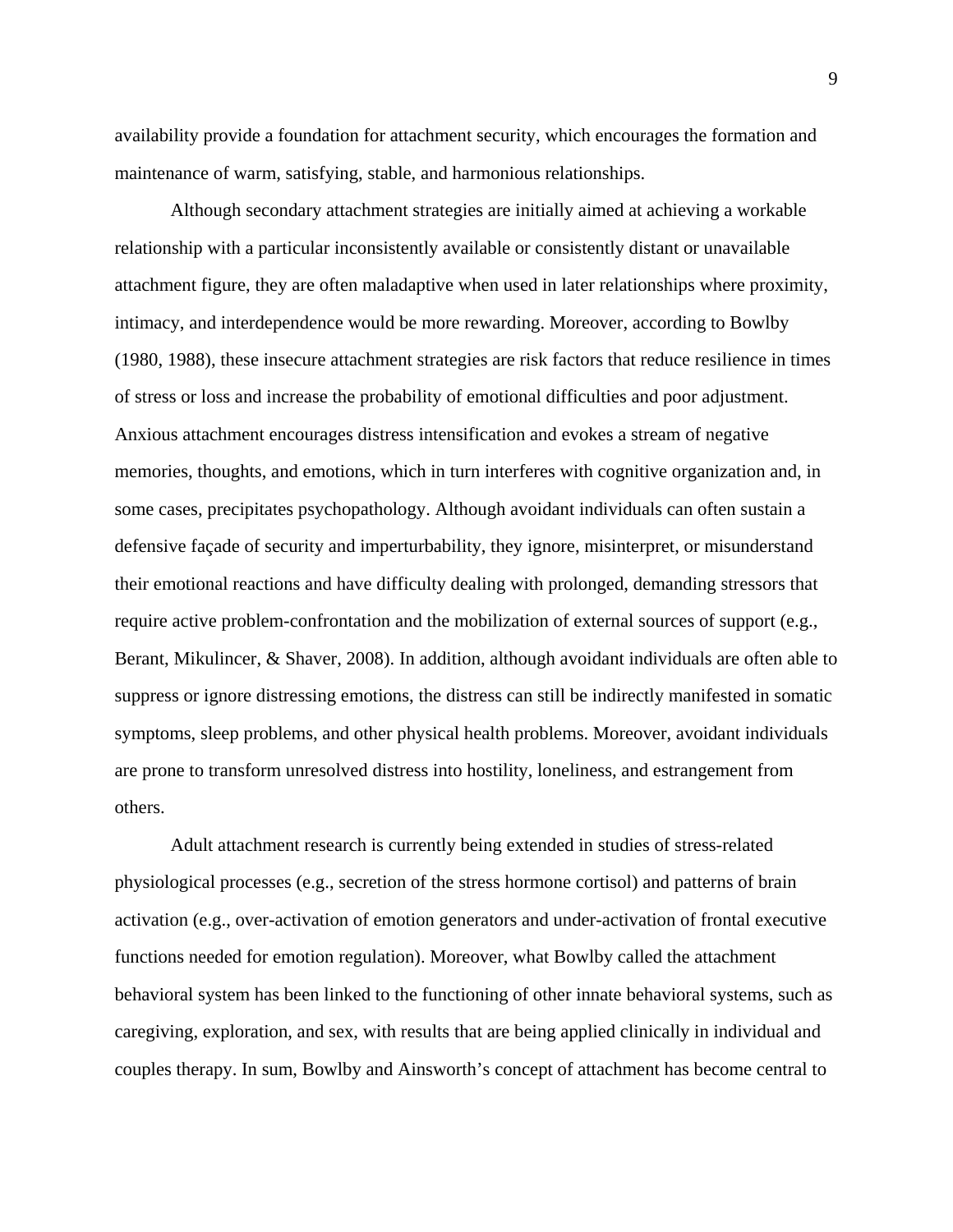most psychological subdisciplines, and the scientific and clinical influence of attachment theory shows no sign of waning.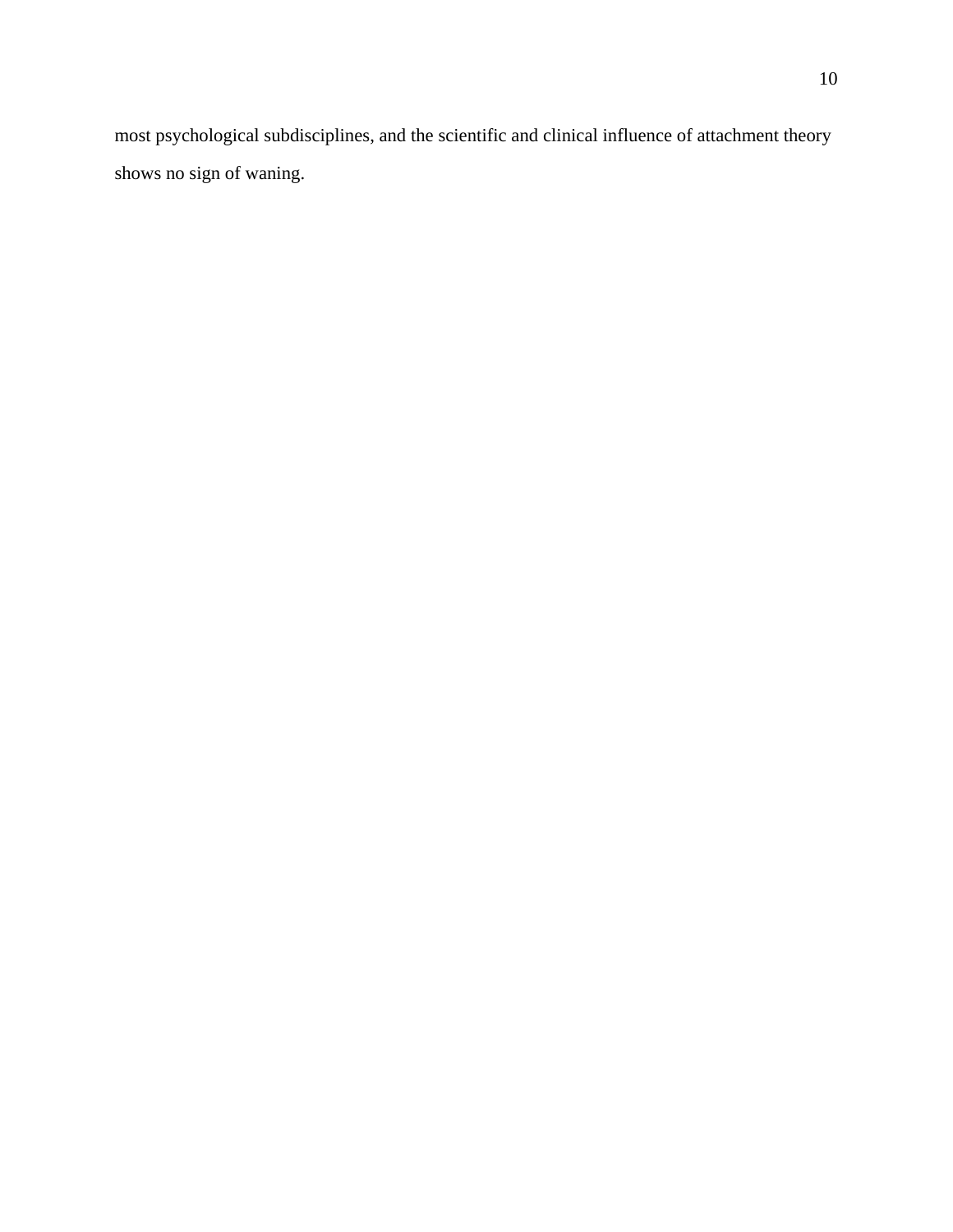## *References*

Ainsworth, M. D. S. (1967). *Infancy in Uganda: Infant care and the growth of love*. Baltimore, MD: Johns Hopkins University Press.

Ainsworth, M. D. S., Blehar, M. C., Waters, E., & Wall, S. (1978). *Patterns of* 

*attachment: Assessed in the Strange Situation and at home*. Hillsdale, NJ: Erlbaum.

Berant, E., Mikulincer, M., & Shaver, P. R. (2008). Mothers' attachment style, their mental health, and their children's emotional vulnerabilities: A 7-year study of mothers of children with congenital heart disease. *Journal of Personality, 76*, 31-65.

Bowlby, J. (1982/1969). *Attachment and loss: Vol. 1. Attachment* (2<sup>nd</sup> ed.). New York: Basic Books. (First ed. 1969)

Bowlby, J. (1973). *Attachment and loss: Vol. 2. Separation: Anxiety and anger*. New York: Basic Books.

Bowlby, J. (1980). *Attachment and loss: Vol. 3. Sadness and depression*. New York: Basic Books.

Bowlby, J. (1988). *A secure base: Clinical applications of attachment theory*. London: Routledge.

Brennan, K. A., Clark, C. L., & Shaver, P. R. (1998). Self-report measurement of adult attachment: An integrative overview. In J. A. Simpson & W. S. Rholes (Eds.), *Attachment theory and close relationships* (pp. 46-76). New York: Guilford Press.

Cassidy, J., & Shaver, P. R. (Eds.). (1999). *Handbook of attachment: Theory, research, and clinical applications*. New York: Guilford Press.

Grossmann, K. E., Grossmann, K., & Waters, E. (Eds.). *Attachment from infancy to adulthood: The major longitudinal studies*. New York: Guilford Press.

Hazan, C., & Shaver, P. R. (1987). Romantic love conceptualized as an attachment process. *Journal of Personality and Social Psychology, 52*, 511-524.